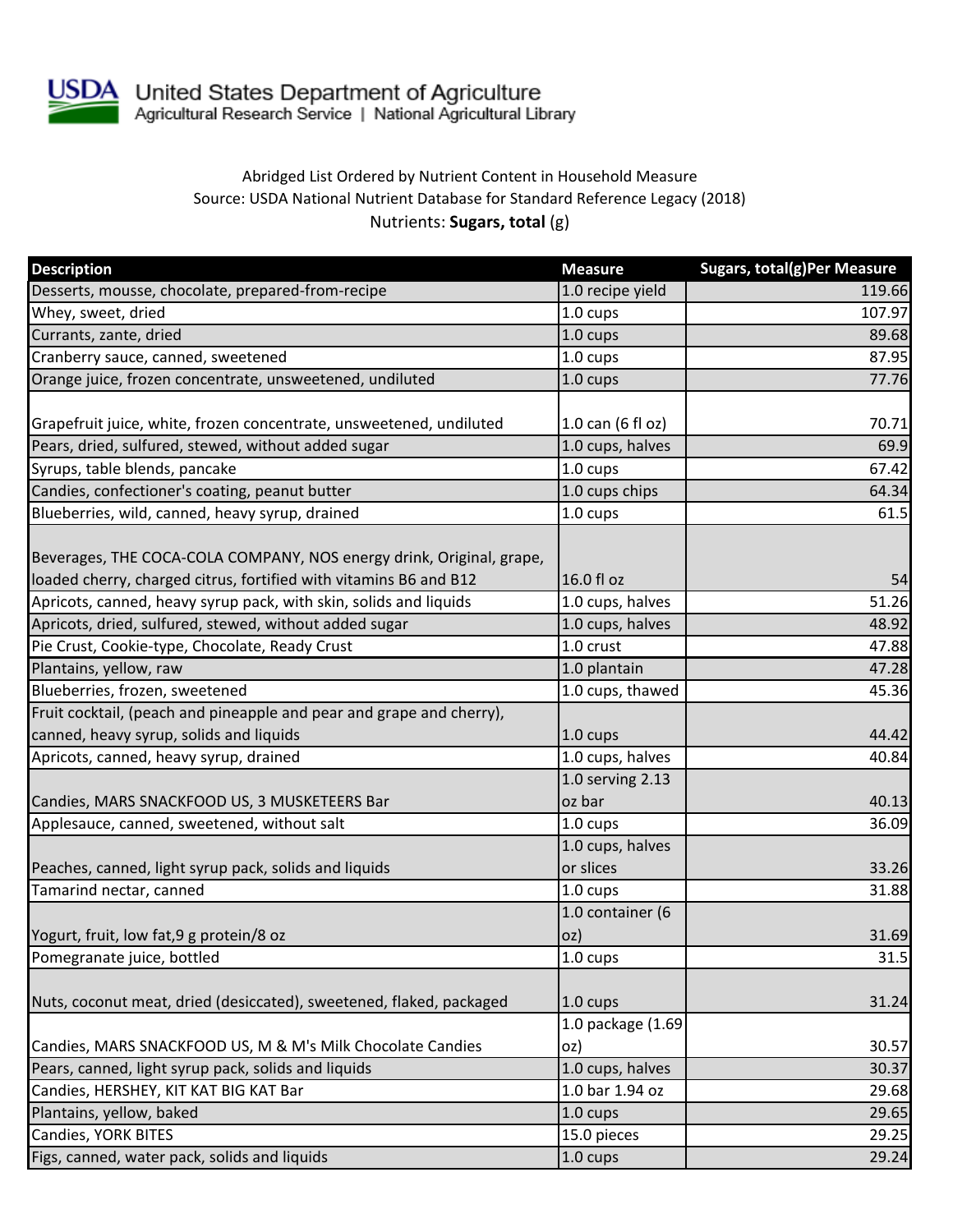| Candies, NESTLE, BUTTERFINGER Crisp                                            | 1.0 piece          | 29    |
|--------------------------------------------------------------------------------|--------------------|-------|
| Litchis, raw                                                                   | 1.0 cups           | 28.94 |
|                                                                                | 0.12 pie 1 pie     |       |
| Pie, Dutch Apple, Commercially Prepared                                        | (1/8 of 9" pie)    | 28.85 |
| Grapefruit juice, white, canned, sweetened                                     | $1.0 \text{ cups}$ | 27.57 |
|                                                                                | 1.0 serving 2.1 oz |       |
| Candies, NESTLE, BUTTERFINGER Bar                                              | bar                | 27.54 |
| Candies, YORK Peppermint Pattie                                                | 1.0 patty 1.5 oz   | 27.43 |
|                                                                                | $1.0 \text{ cups}$ |       |
| Cheese substitute, mozzarella                                                  | shredded           | 26.75 |
| Passion-fruit, (granadilla), purple, raw                                       | 1.0 cups           | 26.43 |
| Candies, 5TH AVENUE Candy Bar                                                  | 1.0 bar 2 oz       | 26.43 |
| Beverages, V8 V-FUSION Juices, Peach Mango                                     | 1.0 serving 8 oz   | 26    |
| Cherries, sweet, canned, water pack, solids and liquids                        | 1.0 cups, pitted   | 25.44 |
| Beverages, The COCA-COLA company, Hi-C Flashin' Fruit Punch                    | 6.0 fl oz          | 25    |
| Cream puff, eclair, custard or cream filled, iced                              | 4.0 oz             | 24.92 |
| Breadfruit, raw                                                                | 1.0 cups           | 24.2  |
| Candies, NESTLE, CRUNCH Bar and Dessert Topping                                | 1.0 bar 1.55 oz    | 24.2  |
| Cereals ready-to-eat, granola, homemade                                        | 1.0 cups           | 24.16 |
| Milk, chocolate, fluid, commercial, reduced fat, with added vitamin A and      |                    |       |
| vitamin D                                                                      | 1.0 cups           | 23.88 |
| Milk, chocolate, fluid, commercial, whole, with added vitamin A and            |                    |       |
| vitamin D                                                                      | 1.0 cups           | 23.85 |
| Grapes, canned, thompson seedless, water pack, solids and liquids              | 1.0 cups           | 23.77 |
|                                                                                | 1.0 serving fun    |       |
| Candies, MARS SNACKFOOD US, STARBURST Fruit Chews, Original fruits             | size (8 chews)     | 23.25 |
| Dessert topping, powdered                                                      | 1.0 oz             | 22.59 |
| Mangos, raw                                                                    | 1.0 cups pieces    | 22.54 |
| Candies, NESTLE, 100 GRAND Bar                                                 | 1.0 bar (1.5 oz)   | 22.32 |
| Grapefruit, sections, canned, juice pack, solids and liquids                   | 1.0 cups           | 21.91 |
| Grapefruit, sections, canned, water pack, solids and liquids                   | 1.0 cups           | 21.35 |
| Frostings, glaze, chocolate, prepared-from-recipe, with butter, NFSMI          |                    |       |
| Recipe No. C-32                                                                | 2.0 tablespoon     | 21.22 |
|                                                                                | 1.0 fruit (2-1/2"  |       |
| Persimmons, japanese, raw                                                      | dia)               | 21.05 |
| Beverages, almond milk, chocolate, ready-to-drink                              | 8.0 fl oz          | 21    |
|                                                                                |                    |       |
| Cereals, oats, instant, fortified, with raisins and spice, prepared with water | $1.0 \text{ cups}$ | 20.9  |
| Milk, canned, condensed, sweetened                                             | 1.0 fl oz          | 20.78 |
| Orange juice, chilled, includes from concentrate, with added calcium and       |                    |       |
| vitamin D                                                                      | 1.0 cups           | 20.69 |
| Orange juice, chilled, includes from concentrate, with added calcium           | 1.0 cups           | 20.69 |
| Candies, HERSHEY'S, ALMOND JOY BITES                                           | 18.0 pieces        | 20.68 |
| Tangerines, (mandarin oranges), raw                                            | 1.0 cups, sections | 20.63 |
| <b>Eggnog</b>                                                                  | 1.0 cups           | 20.45 |
| Papaya, canned, heavy syrup, drained                                           | 1.0 piece          | 20.36 |
| Candies, MARS SNACKFOOD US, POP'ABLES SNICKERS Brand Bite Size                 | 1.0 serving 13     |       |
| Candies                                                                        | pieces             | 20.16 |
| Beverages, V8 SPLASH Juice Drinks, Mango Peach                                 | 1.0 serving 8 oz   | 20    |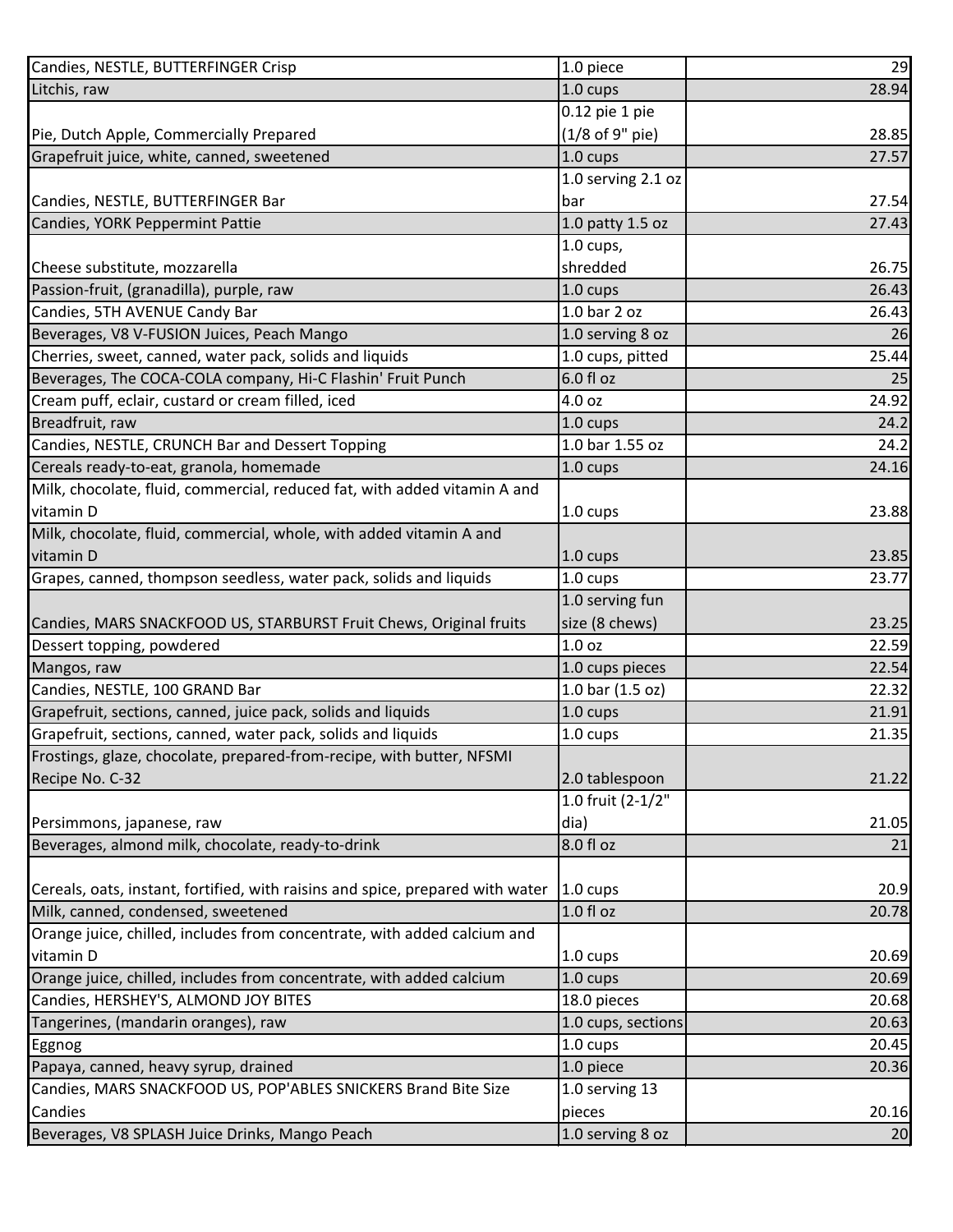|                                                                        | 1.0 serving 2       |                |
|------------------------------------------------------------------------|---------------------|----------------|
| Chocolate-flavored hazelnut spread                                     | <b>TBSP</b>         | 20             |
| Mckee Baking, Little Debbie Nutty Bars, Wafers with Peanut Butter,     |                     |                |
| <b>Chocolate Covered</b>                                               | 1.0 serving         | 19.38          |
| Blackberry juice, canned                                               | 1.0 cups            | 19.25          |
| Muffin, blueberry, commercially prepared, low-fat                      | 1.0 muffin small    | 19.21          |
|                                                                        |                     |                |
| Tomato products, canned, sauce, with onions, green peppers, and celery | $1.0 \text{ cups}$  | 18.4           |
| Popcorn, sugar syrup/caramel, fat-free                                 | 1.0 <sub>oz</sub>   | 18.34          |
| Beverages, V8 SPLASH Smoothies, Peach Mango                            | 1.0 serving 8 oz    | 18.01          |
| Beverages, V8 SPLASH Smoothies, Strawberry Banana                      | 1.0 serving 8 oz    | 18.01          |
| Candies, fudge, chocolate, with nuts, prepared-from-recipe             | 1.0 <sub>oz</sub>   | 17.97          |
| Puddings, chocolate, ready-to-eat, fat free                            | 1.0 serving 4 oz    | 17.8           |
|                                                                        | 1.0 cups, with      |                |
| Cherries, sweet, raw                                                   | pits, yields        | 17.69          |
| Beverages, UNILEVER, SLIMFAST, meal replacement, regular, ready-to-    |                     |                |
| drink, 3-2-1 Plan                                                      | 1.0 bottle          | 17.55          |
| Apples, frozen, unsweetened, unheated (Includes foods for USDA's Food  |                     |                |
| Distribution Program)                                                  | 1.0 cups slices     | 17.47          |
|                                                                        | 1.0 serving $1/2$   |                |
| Ice creams, BREYERS, All Natural Light Mint Chocolate Chip             | cups                | 17.26          |
|                                                                        | 1.0 serving 28      |                |
| Candies, dark chocolate coated coffee beans                            | pieces              | 17             |
| Puddings, chocolate, dry mix, regular, prepared with whole milk        | $0.5 \text{ cups}$  | 16.98          |
|                                                                        | 1.0 serving $1/2$   |                |
| Ice creams, BREYERS, All Natural Light French Chocolate                | cups                | 16.35          |
| Kiwifruit, green, raw                                                  | 1.0 cups, sliced    | 16.18          |
|                                                                        | $1.0$ cups,         |                |
|                                                                        | unthawed            |                |
| Blackberries, frozen, unsweetened<br>Rowal, raw                        | 0.5 cups            | 16.11<br>16.07 |
|                                                                        |                     |                |
| Beets, canned, regular pack, solids and liquids                        | 1.0 cups            | 16.06          |
| Continental Mills, Krusteaz Almond Poppyseed Muffin Mix, Artificially  |                     |                |
| Flavored, dry                                                          | 1.0 serving         | 16             |
|                                                                        | 1.0 container       |                |
| Puddings, tapioca, ready-to-eat, fat free                              | refrigerated 4 oz   | 15.88          |
|                                                                        | 1.0 cups sections,  |                |
| Grapefruit, raw, pink and red, all areas                               | with juice          | 15.85          |
| Milk, dry, nonfat, regular, without added vitamin A and vitamin D      | $0.25 \text{ cups}$ | 15.59          |
|                                                                        | 1.0 serving $1/2$   |                |
| Ice creams, BREYERS, All Natural Light Vanilla                         | cups                | 15.49          |
| Cookies, sugar wafers with creme filling, regular                      | 3.0 cookies         | 15.46          |
| Martha White Foods, Martha White's Chewy Fudge Brownie Mix, dry        | 1.0 serving         | 15.33          |
|                                                                        | 1.0 piece (1/12 of  |                |
| Cake, angelfood, dry mix, prepared                                     | 10" dia)            | 15.26          |
| Frostings, coconut-nut, ready-to-eat                                   | 0.08 package        | 15.2           |
| Beverages, almond milk, sweetened, vanilla flavor, ready-to-drink      | 8.0 fl oz           | 15             |
| Grapes, american type (slip skin), raw                                 | 1.0 cups            | 14.95          |
| Toaster pastries, fruit, toasted (include apple, blueberry, cherry,    |                     |                |
| strawberry)                                                            | 1.0 pastry          | 14.78          |
| Milk, buttermilk, dried                                                | $0.25 \text{ cups}$ | 14.7           |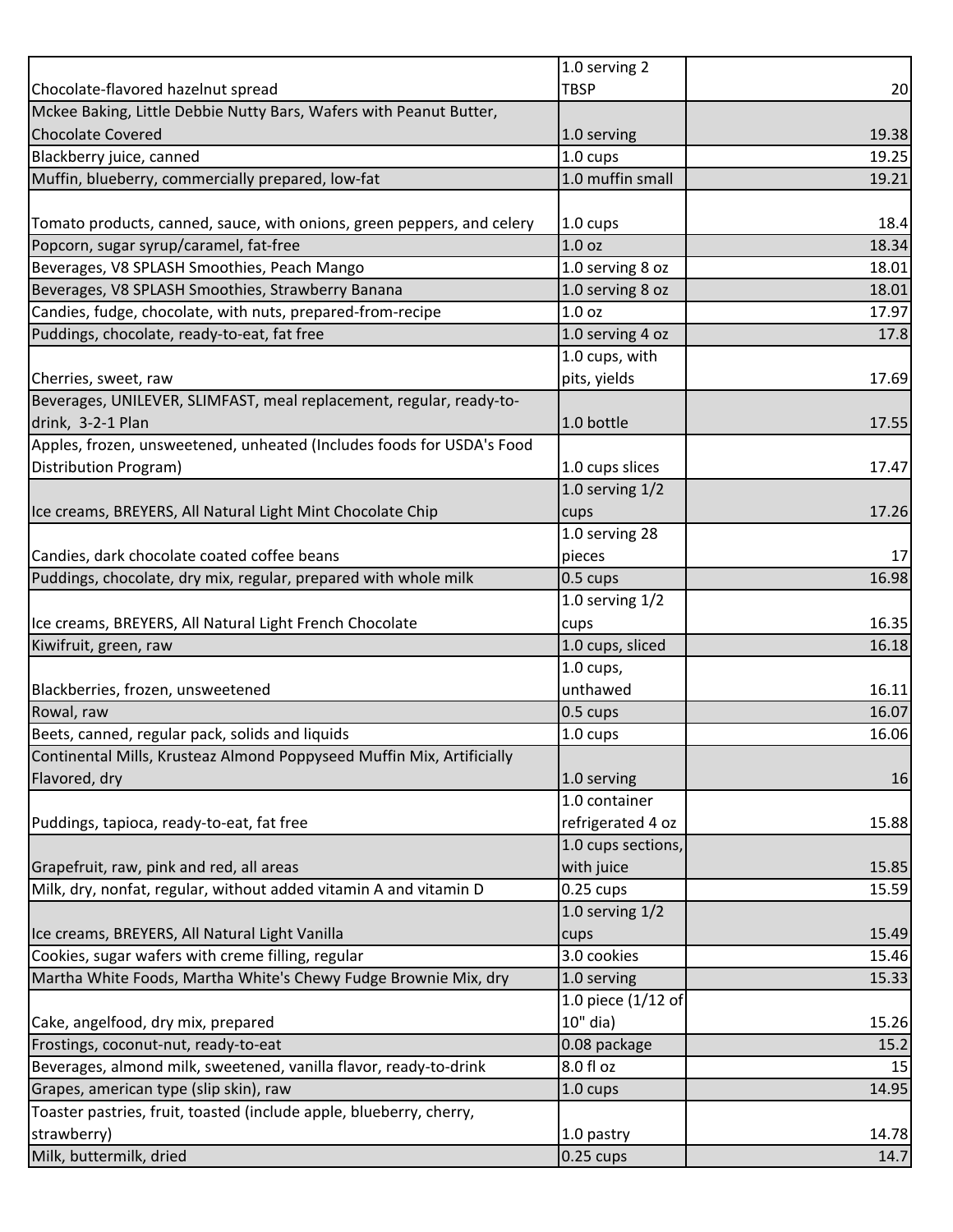| Cookies, chocolate sandwich, with creme filling, regular                        | 3.0 cookie              | 14.64 |
|---------------------------------------------------------------------------------|-------------------------|-------|
|                                                                                 | 1.0 serving 2           |       |
| Pillsbury, Chocolate Chip Cookies, refrigerated dough                           | cookies                 | 14.31 |
| Cherries, sour, red, frozen, unsweetened (Includes foods for USDA's Food        | 1.0 cups,               |       |
| Distribution Program)                                                           | unthawed                | 13.98 |
|                                                                                 | $1.0$ cups,             |       |
| Biscuits, plain or buttermilk, dry mix                                          | purchased               | 13.98 |
| Beverages, Orange drink, breakfast type, with juice and pulp, frozen            |                         |       |
| concentrate                                                                     | $1.0 f$ l oz            | 13.81 |
| Dessert topping, powdered, 1.5 ounce prepared with 1/2 cups milk                | $1.0 \text{ cups}$      | 13.7  |
|                                                                                 | 1.0 serving             |       |
|                                                                                 | (approximate            |       |
| Bread, salvadoran sweet cheese (quesadilla salvadorena)                         | serving size)           | 13.7  |
| Pears, raw                                                                      | 1.0 cups, slices        | 13.65 |
| Cookies, fig bars                                                               | 1.0 <sub>oz</sub>       | 13.14 |
|                                                                                 | 1.0 serving 4 oz        |       |
| Puddings, rice, ready-to-eat                                                    | pudding cups            | 13.1  |
| Candies, chocolate, dark, NFS (45-59% cacao solids 90%; 60-69% cacao            |                         |       |
| solids 5%; 70-85% cacao solids 5%)                                              | 1.0 <sub>oz</sub>       | 13.08 |
| Cookies, chocolate sandwich, with extra creme filling                           | 1.0 <sub>oz</sub>       | 13.04 |
| POPEYES, Coleslaw                                                               | 1.0 package             | 13    |
| Milk, reduced fat, fluid, 2% milkfat, protein fortified, with added vitamin A   |                         |       |
| and vitamin D                                                                   | 1.0 cups                | 12.94 |
| Cookies, chocolate chip, refrigerated dough                                     | 1.0 serving             | 12.55 |
|                                                                                 | 1.0 package (10         |       |
| Peas and carrots, frozen, cooked, boiled, drained, without salt                 | oz) yields              | 12.12 |
| Tomato products, canned, puree, with salt added                                 | 1.0 cups                | 12.07 |
| Tomato products, canned, puree, without salt added                              | 1.0 cups                | 12.07 |
|                                                                                 | 1.0 container (6        |       |
| Yogurt, plain, low fat                                                          | oz)                     | 11.97 |
| Corn, sweet, yellow, canned, vacuum pack, regular pack                          | 1.0 cups                | 11.74 |
|                                                                                 | 1.0 cups, halves        |       |
| Peaches, canned, water pack, solids and liquids                                 | or slices               | 11.74 |
|                                                                                 | 1.0 cups (1 NLEA        |       |
| Cereals ready-to-eat, POST, HONEY BUNCHES OF OATS with vanilla bunches serving) |                         | 11.59 |
| Papayas, raw                                                                    | $1.0 \text{ cups } 1$ " | 11.34 |
|                                                                                 | $1.0$ cups,             |       |
| Loganberries, frozen                                                            | unthawed                | 11.32 |
| Sweet potato, canned, syrup pack, drained solids                                | 1.0 cups                | 11.25 |
| Dessert topping, pressurized                                                    | 1.0 cups                | 11.25 |
| Alcoholic beverage, liqueur, coffee, 63 proof                                   | $1.0 f$ l oz            | 11.21 |
|                                                                                 | 1.0 serving 3           |       |
| Cookies, chocolate chip, commercially prepared, regular, lower fat              | cookies                 | 11.17 |
| Cookies, vanilla sandwich with creme filling                                    | 1.0 <sub>oz</sub>       | 11.14 |
| Apples, raw, without skin                                                       | 1.0 cups slices         | 11.11 |
| Keikitos (muffins), Latino bakery item                                          | 1.0 piece               | 10.84 |
| Fish, herring, Atlantic, pickled                                                | 1.0 cups                | 10.79 |
| Archway Home Style Cookies, Iced Molasses                                       | 1.0 serving             | 10.76 |
|                                                                                 |                         |       |
| Corn, sweet, yellow, canned, brine pack, regular pack, solids and liquids       | 1.0 cups                | 10.62 |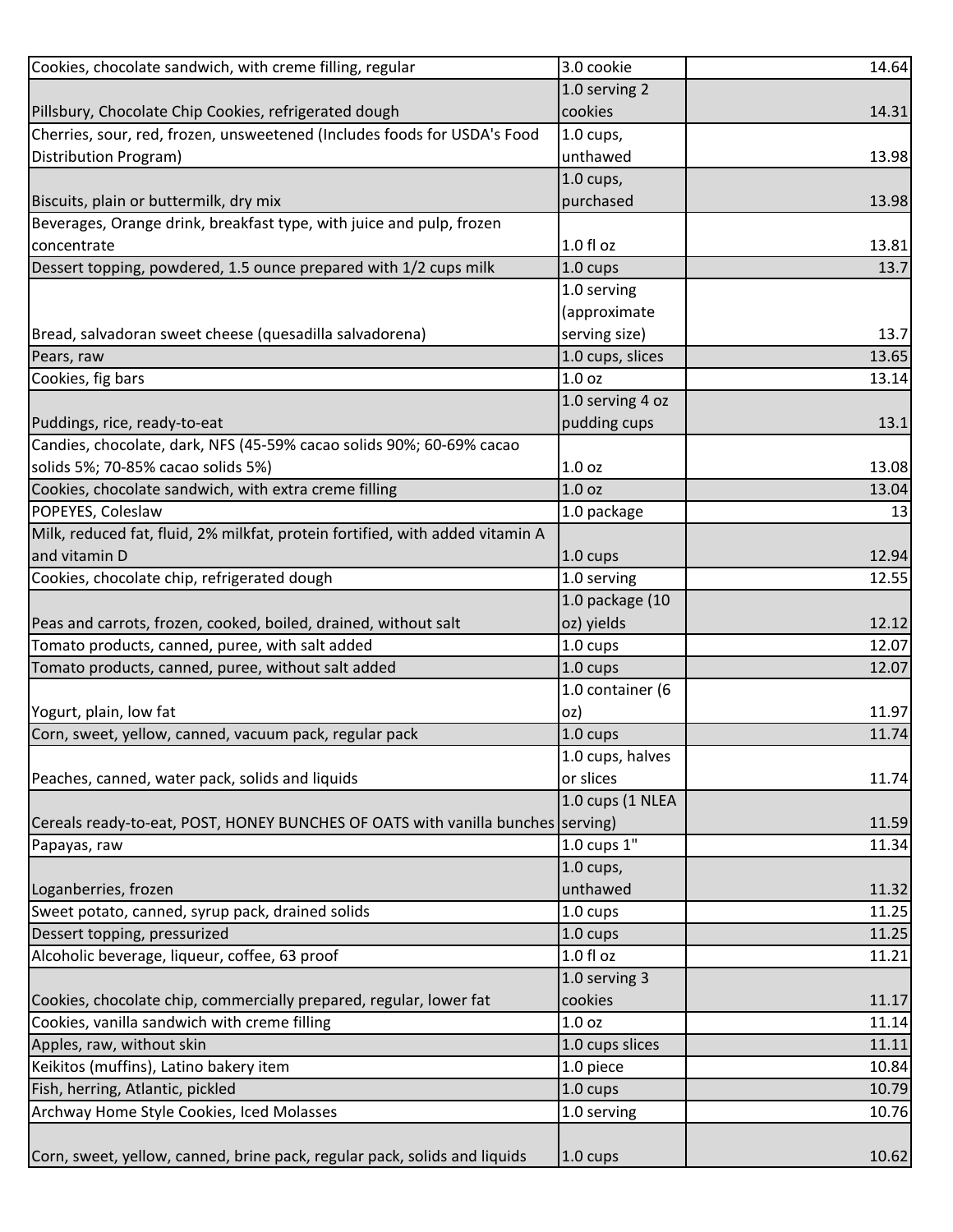| Cookies, chocolate wafers                                                | 1.0 <sub>oz</sub>  | 10.61        |
|--------------------------------------------------------------------------|--------------------|--------------|
| Cake, snack cakes, creme-filled, sponge                                  | 1.0 <sub>oz</sub>  | 10.57        |
| Archway Home Style Cookies, Iced Oatmeal                                 | 1.0 serving        | 10.42        |
| Chocolate, dark, 60-69% cacao solids                                     | 1.0 <sub>oz</sub>  | 10.41        |
|                                                                          | 1.0 large (2-1/2"  |              |
| Figs, raw                                                                | dia)               | 10.41        |
| Cake, sponge, commercially prepared                                      | 1.0 <sub>oz</sub>  | 10.39        |
|                                                                          | 0.75 cups (1       |              |
| Cereals ready-to-eat, POST, COCOA PEBBLES                                | NLEA serving)      | 10.38        |
| Snacks, fruit leather, rolls                                             | 1.0 large          | 10.32        |
| Cheese spread, pasteurized process, American                             | 1.0 cups, diced    | 10.25        |
| Infant formula, ABBOTT NUTRITION, SIMILAC, GO AND GROW, ready-to-        |                    |              |
| feed, with ARA and DHA                                                   | 5.0 fl oz          | 10.24        |
|                                                                          | 1.0 cups (1 NLEA   |              |
| Cereals, ready-to-eat, MALT-O-MEAL, Blueberry Mini SPOONERS              | serving)           | 10.14        |
|                                                                          | 1.0 cups (1 NLEA   |              |
| Cereals ready-to-eat, POST, Honeycomb Cereal                             | serving)           | 10.08        |
| Cookies, peanut butter sandwich, regular                                 | 1.0 <sub>oz</sub>  | 10.05        |
| Squash, winter, hubbard, baked, with salt                                | 1.0 cups, cubes    | 10.05        |
| Beverages, Protein powder soy based                                      | 1.0 scoop          | 10           |
| Bread, pound cake type, pan de torta salvadoran                          | 1.0 serving        | 9.96         |
| Heinz, Weight Watcher, Chocolate Eclair, frozen                          | 1.0 eclair, frozen | 9.91         |
|                                                                          | 1.0 serving $1/2$  |              |
| Soup, tomato, canned, condensed, reduced sodium                          | cups               | 9.81         |
| Nuts, coconut cream, canned, sweetened                                   | 1.0 tbsp           | 9.79         |
|                                                                          |                    |              |
| Archway Home Style Cookies, Molasses                                     | 1.0 serving        | 9.45         |
|                                                                          | 1.0 cups (1 NLEA   |              |
| Cereals ready-to-eat, QUAKER Oatmeal Squares, Golden Maple               | serving)           | 9.42         |
| Cookies, oatmeal, with raisins                                           | 1.0 <sub>oz</sub>  | 9.4          |
|                                                                          | 1.0 serving 1 roll |              |
| Pillsbury, Cinnamon Rolls with Icing, refrigerated dough                 | with icing         | 9.39         |
| Cake, cherry fudge with chocolate frosting                               | 1.0 <sub>oz</sub>  | 9.34         |
| Beets, raw                                                               | 1.0 cups           |              |
|                                                                          | 1.0 slice 1/4 of   |              |
| DIGIORNO Pizza, cheese topping, rising crust, frozen, baked              | pie                | 9.15         |
|                                                                          | $1.0$ cups,        | 9.19         |
| Boysenberries, frozen, unsweetened                                       | unthawed           | 9.09         |
| Tomatoes, red, ripe, canned, stewed                                      | 1.0 cups           | 8.98         |
| Cookies, oatmeal, commercially prepared, special dietary                 | 1.0 oz             | 8.97         |
| Candies, MOUNDS Candy Bar                                                | 1.0 bar snack size | 8.78         |
| Baking chocolate, MARS SNACKFOOD US, M & M's Milk Chocolate Mini         | 1.0 serving 0.5    |              |
| <b>Baking Bits</b>                                                       | oz, about 1 tbsp   |              |
| Archway Home Style Cookies, Date Filled Oatmeal                          | 1.0 serving        | 8.57         |
| Fast foods, croissant, with egg, cheese, and ham                         | 1.0 item           | 8.4          |
| Cake, coffeecake, cinnamon with crumb topping, dry mix, prepared         | 1.0 <sub>oz</sub>  | 8.37         |
| Bagels, plain, enriched, with calcium propionate (includes onion, poppy, |                    |              |
| sesame)                                                                  | 1.0 bagel          | 8.76<br>8.35 |
| Soup, pea, green, canned, condensed                                      | 0.5 cups           | 8.35         |
| Currants, red and white, raw                                             | 1.0 cups           | 8.25         |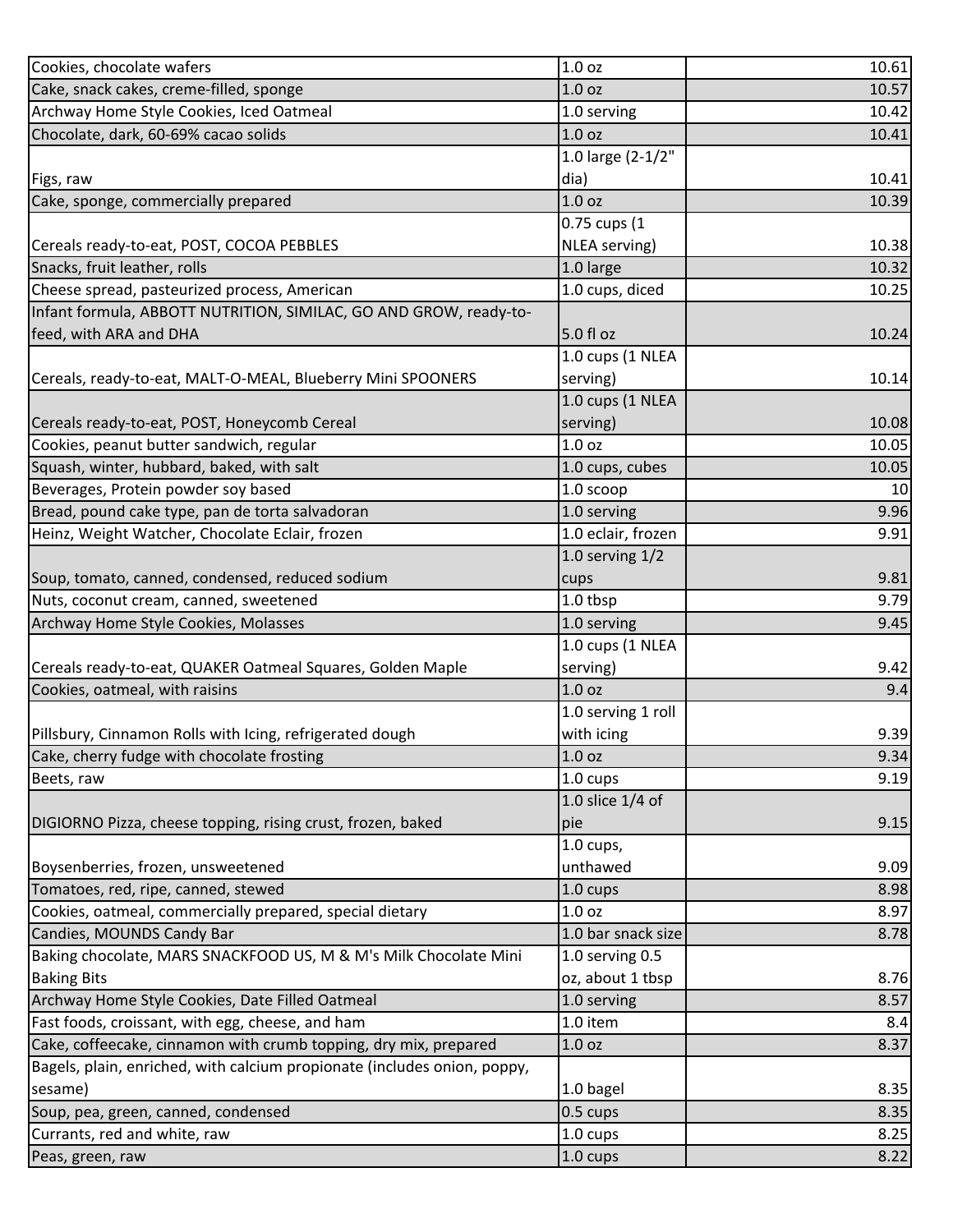| Keebler, Keebler Chocolate Graham SELECTS                             | 1.0 serving        | 8.21 |
|-----------------------------------------------------------------------|--------------------|------|
| Bread, cornbread, dry mix, prepared with 2% milk, 80% margarine, and  |                    |      |
| eggs                                                                  | 1.0 muffin         | 8.19 |
| Cookies, peanut butter, commercially prepared, regular                | 1.0 <sub>oz</sub>  | 8.1  |
|                                                                       | 0.75 cups (1       |      |
| Cereals ready-to-eat, QUAKER, Maple Brown Sugar LIFE Cereal           | NLEA serving)      | 7.97 |
| Archway Home Style Cookies, Raspberry Filled                          | 1.0 serving        | 7.94 |
|                                                                       | 1.0 container (6   |      |
| Yogurt, plain, whole milk                                             | oz)                | 7.92 |
|                                                                       | 1.0 slice (average |      |
| Bread, pan dulce, sweet yeast bread                                   | weight of 1 slice) | 7.88 |
| Cookies, sugar, commercially prepared, regular (includes vanilla)     | 1.0 <sub>oz</sub>  | 7.74 |
| Cowpeas (blackeyes), immature seeds, frozen, cooked, boiled, drained, |                    |      |
| without salt                                                          | $1.0 \text{ cups}$ | 7.58 |
| Baking chocolate, MARS SNACKFOOD US, M & M's Semisweet Chocolate      | 1.0 serving 0.5    |      |
| <b>Mini Baking Bits</b>                                               | oz, about 1 tbsp   | 7.43 |
| Onions, sweet, raw                                                    | 1.0 NLEA serving   | 7.43 |
|                                                                       | 1.0 medium (2"     |      |
| Sweet potato, cooked, baked in skin, flesh, with salt                 | dia, 5" long, raw) | 7.39 |
| Cheese, mexican, queso chihuahua                                      | 1.0 cups, diced    | 7.34 |
| Vegetable juice cocktail, canned                                      | 1.0 cups           | 7.19 |
| Peanuts, all types, dry-roasted, without salt                         | 1.0 cups           | 7.15 |
| Cookies, oatmeal, commercially prepared, regular                      | 1.0 oz             | 6.99 |
| Squash, winter, hubbard, cooked, boiled, mashed, with salt            | 1.0 cups, mashed   | 6.91 |
| Squash, winter, hubbard, cooked, boiled, mashed, without salt         | 1.0 cups, mashed   | 6.91 |
| Beverages, Whiskey sour mix, bottled                                  | 1.0 fl oz          | 6.91 |
| Onions, raw                                                           | $1.0$ cups,        | 6.78 |
|                                                                       | 1.0 cups whole     |      |
| Nuts, almonds, dry roasted, without salt added                        | kernels            | 6.71 |
| Nabisco, Nabisco Grahams Crackers                                     | 1.0 serving        | 6.44 |
| Soup, black bean, canned, condensed                                   | 1.0 cups (8 fl oz) | 6.4  |
| Cheese food, pasteurized process, American, vitamin D fortified       | $1.0 \text{ cups}$ | 6.32 |
| Tomato juice, canned, without salt added                              | $1.0 \text{ cups}$ | 6.27 |
| Tomato juice, canned, with salt added                                 | $1.0 \text{ cups}$ | 6.27 |
|                                                                       | 0.75 cups (1       |      |
| Cereals ready-to-eat, QUAKER, QUAKER OAT LIFE, plain                  | NLEA serving)      | 6.22 |
| Salami, pork, beef, less sodium                                       | 3.0 oz             | 6.21 |
| Cake, cheesecake, commercially prepared                               | 1.0 oz             | 6.18 |
|                                                                       | 1.0 cups drained,  |      |
| Corn, sweet, yellow, canned, drained solids, rinsed with tap water    | rinsed             | 6.17 |
| Lemon juice, raw                                                      | 1.0 cups           | 6.15 |
| Cookies, shortbread, commercially prepared, plain                     | 1.0 <sub>oz</sub>  | 6.14 |
| Tomatoes, red, ripe, canned, packed in tomato juice                   | 1.0 cups           | 6.12 |
| Cereals ready-to-eat, POST HONEY BUNCHES OF OATS with cinnamon        | 0.75 cups (1       |      |
| bunches                                                               |                    | 6.12 |
|                                                                       | NLEA serving)      |      |
| Onions, frozen, whole, cooked, boiled, drained, without salt          | 1.0 cups           | 6.09 |
| Carrots, raw                                                          | 1.0 cups chopped   | 6.07 |
| Pie, fried pies, fruit                                                | 1.0 oz             | 6.07 |
| Milk shakes, thick chocolate                                          | 1.0 fl oz          | 5.92 |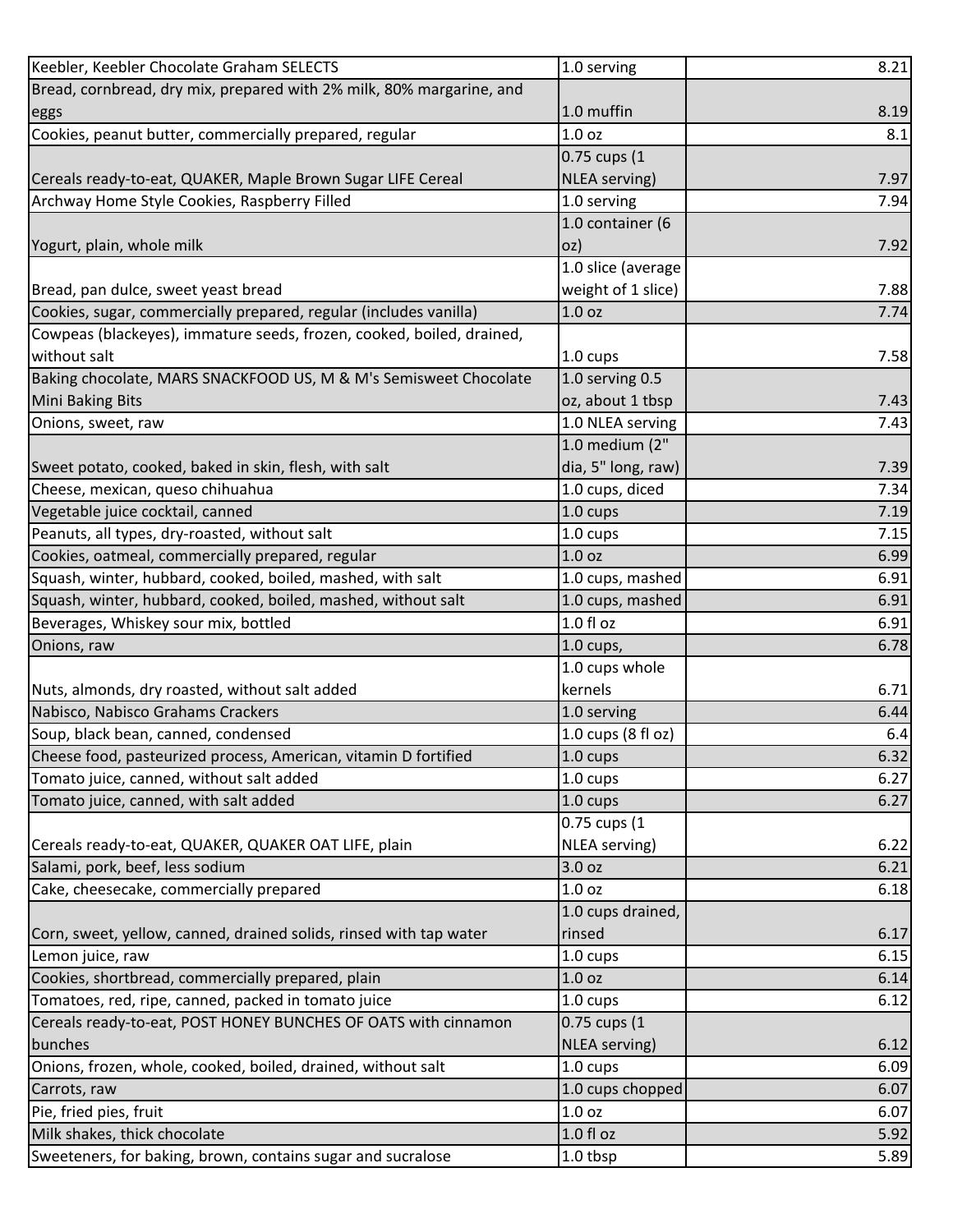|                                                                                              | 3.0 tbsp (1 NLEA  |      |
|----------------------------------------------------------------------------------------------|-------------------|------|
| Cereals, MALT-O-MEAL, chocolate, dry                                                         | serving)          | 5.82 |
| Danish pastry, cinnamon, enriched                                                            | 1.0 <sub>oz</sub> | 5.61 |
| Cookies, chocolate sandwich, with creme filling, special dietary                             | 1.0 <sub>oz</sub> | 5.59 |
|                                                                                              | 0.75 cups (1      |      |
| Cereals ready-to-eat, QUAKER, QUAKER CRUNCHY BRAN                                            | NLEA serving)     | 5.58 |
| Fast foods, croissant, with egg, cheese, and sausage                                         | 1.0 sandwich      | 5.34 |
| Cowpeas (blackeyes), immature seeds, cooked, boiled, drained, without                        |                   |      |
| salt                                                                                         | 1.0 cups          | 5.33 |
|                                                                                              | 16.0 crackers 1   |      |
| Crackers, wheat, regular                                                                     | serving           | 5.26 |
| Frozen novelties, KLONDIKE, SLIM-A-BEAR Fudge Bar, 98% fat free, no sugar 1.0 serving 3.5 fl |                   |      |
| added                                                                                        | oz bar            | 5.25 |
| Carambola, (starfruit), raw                                                                  | 1.0 cups, cubes   | 5.25 |
| Chicory roots, raw                                                                           | 1.0 root          | 5.24 |
| Infant formula, ABBOTT NUTRITION, SIMILAC, For Spit Up, powder, with                         |                   |      |
| <b>ARA and DHA</b>                                                                           | 1.0 scoop         | 5.22 |
| Corn, sweet, yellow, frozen, kernels cut off cob, boiled, drained, without                   |                   |      |
| salt                                                                                         | 1.0 cups          | 5.07 |
|                                                                                              | 0.75 cups (1      |      |
| Cereals ready-to-eat, BARBARA'S PUFFINS, original                                            | NLEA serving)     | 5    |
| Nuts, hazelnuts or filberts                                                                  | 1.0 cups,         | 4.99 |
| Cookies, molasses                                                                            | 1.0 oz            | 4.99 |
| Puddings, chocolate, ready-to-eat                                                            | 1.0 <sub>oz</sub> | 4.87 |
|                                                                                              | 6.0 cracker 1     |      |
| Crackers, cheese, sandwich-type with cheese filling                                          | cracker = $6.5g$  | 4.81 |
| Cream, whipped, cream topping, pressurized                                                   | 1.0 cups          | 4.8  |
| Candies, truffles, prepared-from-recipe                                                      | 1.0 piece         | 4.6  |
| Soup, pea, split with ham, canned, chunky, ready-to-serve                                    | 1.0 cups          | 4.58 |
|                                                                                              | 1.0 cups (1/2"    |      |
| Bamboo shoots, raw                                                                           | slices)           | 4.53 |
| Cheese, cottage, lowfat, 2% milkfat                                                          | 4.0 oz            | 4.52 |
| Beans, pink, mature seeds, raw                                                               | 1.0 cups          | 4.49 |
| Squash, summer, crookneck and straightneck, frozen, cooked, boiled,                          |                   |      |
| drained, without salt                                                                        | 1.0 cups slices   | 4.47 |
|                                                                                              | 1.0 cups (1"      |      |
| Burdock root, cooked, boiled, drained, without salt                                          | pieces)           | 4.44 |
|                                                                                              | 1.0 serving $1/2$ |      |
| Ice creams, vanilla, light, no sugar added                                                   | cups              | 4.39 |
| Cowpeas (blackeyes), immature seeds, raw                                                     | 1.0 cups          | 4.35 |
| Biscuits, plain or buttermilk, refrigerated dough, higher fat                                | 1.0 biscuit       | 4.29 |
| Frozen novelties, No Sugar Added, FUDGSICLE pops                                             | 1.0 serving       | 4.28 |
| Snacks, KELLOGG, KELLOGG'S RICE KRISPIES TREATS Squares                                      | 1.0 serving       | 4.26 |
| Cookies, chocolate chip, commercially prepared, regular, higher fat,                         |                   |      |
| enriched                                                                                     | 1.0 cookie        | 4.24 |
| Seeds, sunflower seed kernels, oil roasted, without salt                                     | 1.0 cups          | 4.2  |
| Beans, black, mature seeds, raw                                                              | 1.0 cups          | 4.11 |
| Lime juice, raw                                                                              | 1.0 cups          | 4.09 |
| Pie, cherry, commercially prepared                                                           | 1.0 oz            | 4.05 |
| Squash, winter, butternut, cooked, baked, without salt                                       | 1.0 cups, cubes   | 4.04 |
|                                                                                              |                   |      |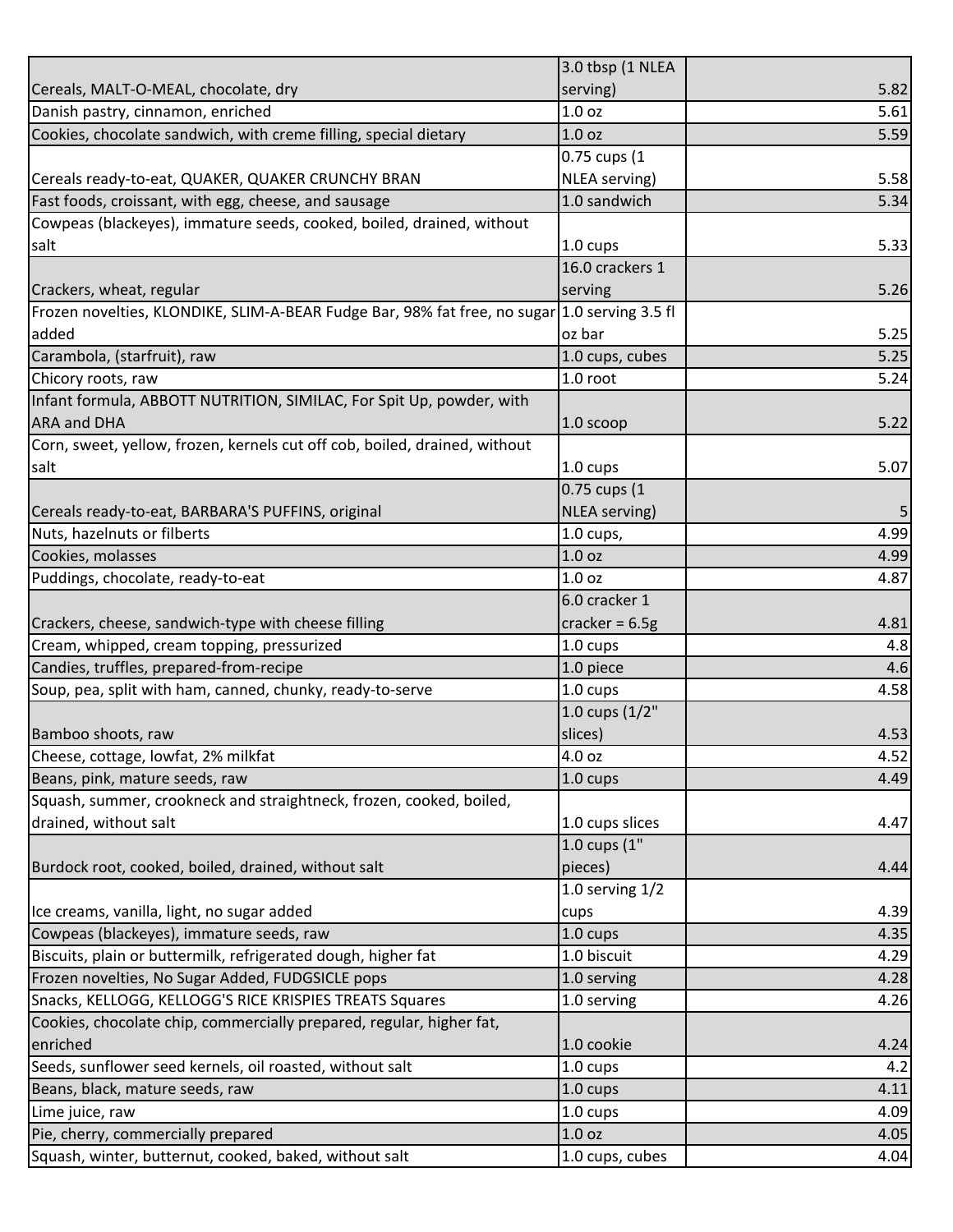| Pork, cured, ham and water product, slice, boneless, separable lean and              |                      |                   |
|--------------------------------------------------------------------------------------|----------------------|-------------------|
| fat, heated, pan-broil                                                               | $3.0$ oz $(3$ oz)    | 3.99              |
| Nabisco, Nabisco Oreo Crunchies, Cookie Crumb Topping                                | 1.0 serving          | 3.96              |
| Peas, edible-podded, raw                                                             | 1.0 cups,            | 3.92              |
| Bread, stuffing, cornbread, dry mix                                                  | 1.0 <sub>oz</sub>    | 3.73              |
| Candies, caramels, chocolate-flavor roll                                             | 1.0 piece            | 3.72              |
|                                                                                      | 0.75 cups (1         |                   |
| Cereals ready-to-eat, NATURE'S PATH, Organic FLAX PLUS flakes                        | NLEA serving)        | 3.67              |
| Turnips, frozen, cooked, boiled, drained, without salt                               | 1.0 cups             | 3.67              |
| Potatoes, mashed, dehydrated, prepared from granules with milk, water                |                      |                   |
| and margarine added                                                                  | 1.0 cups             | 3.65              |
| Carrots, canned, regular pack, drained solids                                        | 1.0 cups, sliced     | 3.62              |
|                                                                                      |                      |                   |
| Milk, canned, evaporated, nonfat, with added vitamin A and vitamin D                 | 1.0 fl oz            | 3.62              |
|                                                                                      | 0.33 package (10     |                   |
| Onions, frozen, whole, unprepared                                                    | oz)                  | 3.62              |
| Celery, cooked, boiled, drained, without salt                                        | 1.0 cups, diced      | 3.56              |
| Cream, fluid, light whipping                                                         | 1.0 cups,            | 3.55              |
|                                                                                      |                      |                   |
| Mung beans, mature seeds, sprouted, cooked, boiled, drained, without salt   1.0 cups |                      | 3.52              |
| Cream, fluid, heavy whipping                                                         | $1.0$ cups,          | 3.5               |
| Salad dressing, russian dressing, low calorie                                        | 1.0 tablespoon       | 3.5               |
| Pie, banana cream, prepared from recipe                                              | 1.0 oz               | 3.42              |
| Corn, sweet, yellow, frozen, kernels cut off cob, unprepared (Includes foods         |                      |                   |
| for USDA's Food Distribution Program)                                                | 1.0 cups             | 3.4               |
| Potatoes, mashed, dehydrated, prepared from flakes without milk, whole               |                      |                   |
| milk and butter added                                                                | 1.0 cups             | 3.38              |
| Soup, onion, canned, condensed                                                       | $0.5$ cups (4 fl oz) | 3.35              |
| Fast foods, biscuit, with egg and bacon                                              | 1.0 biscuit          | 3.29              |
|                                                                                      | 1.0 potato large     |                   |
| Potatoes, Russet, flesh and skin, baked                                              | (3" to 4-1/4" dia.   | 3.23              |
| Croissants, cheese                                                                   | 1.0 <sub>oz</sub>    | 3.22              |
| Croissants, butter                                                                   | 1.0 <sub>oz</sub>    | 3.19              |
| Milk, canned, evaporated, with added vitamin D and without added vitamin             |                      |                   |
| ΙA                                                                                   | 1.0 fl oz            | 3.16              |
| Soup, beef and vegetables, canned, ready-to-serve                                    | $1.0 \text{ cups}$   | 3.12              |
| Squash, summer, zucchini, includes skin, cooked, boiled, drained, without            |                      |                   |
| salt                                                                                 | 1.0 cups, sliced     | 3.08              |
| Cheese, cottage, lowfat, 1% milkfat                                                  | 4.0 oz               | 3.07              |
| Carrots, frozen, unprepared (Includes foods for USDA's Food Distribution             |                      |                   |
| Program)                                                                             | 0.5 cups slices      | 3.05              |
| Carrots, canned, no salt added, solids and liquids                                   | 0.5 cups slices      | 3.03              |
| Cheese, cottage, creamed, large or small curd                                        | 4.0 oz               | 3.02              |
| Beverages, chocolate powder, no sugar added                                          | 2.0 tbsp             |                   |
| Edamame, frozen, unprepared                                                          | 1.0 cups             | 2.93              |
| Egg, yolk, raw, frozen, sugared, pasteurized                                         | 1.0 <sub>oz</sub>    | 2.92              |
|                                                                                      | 11.0 crackers (1     |                   |
| Crackers, cream, Gamesa Sabrosas                                                     | NLEA serving)        | 2.9               |
| Pillsbury, Buttermilk Biscuits, Artificial Flavor, refrigerated dough                | 1.0 biscuit          | $\overline{2.85}$ |
|                                                                                      |                      |                   |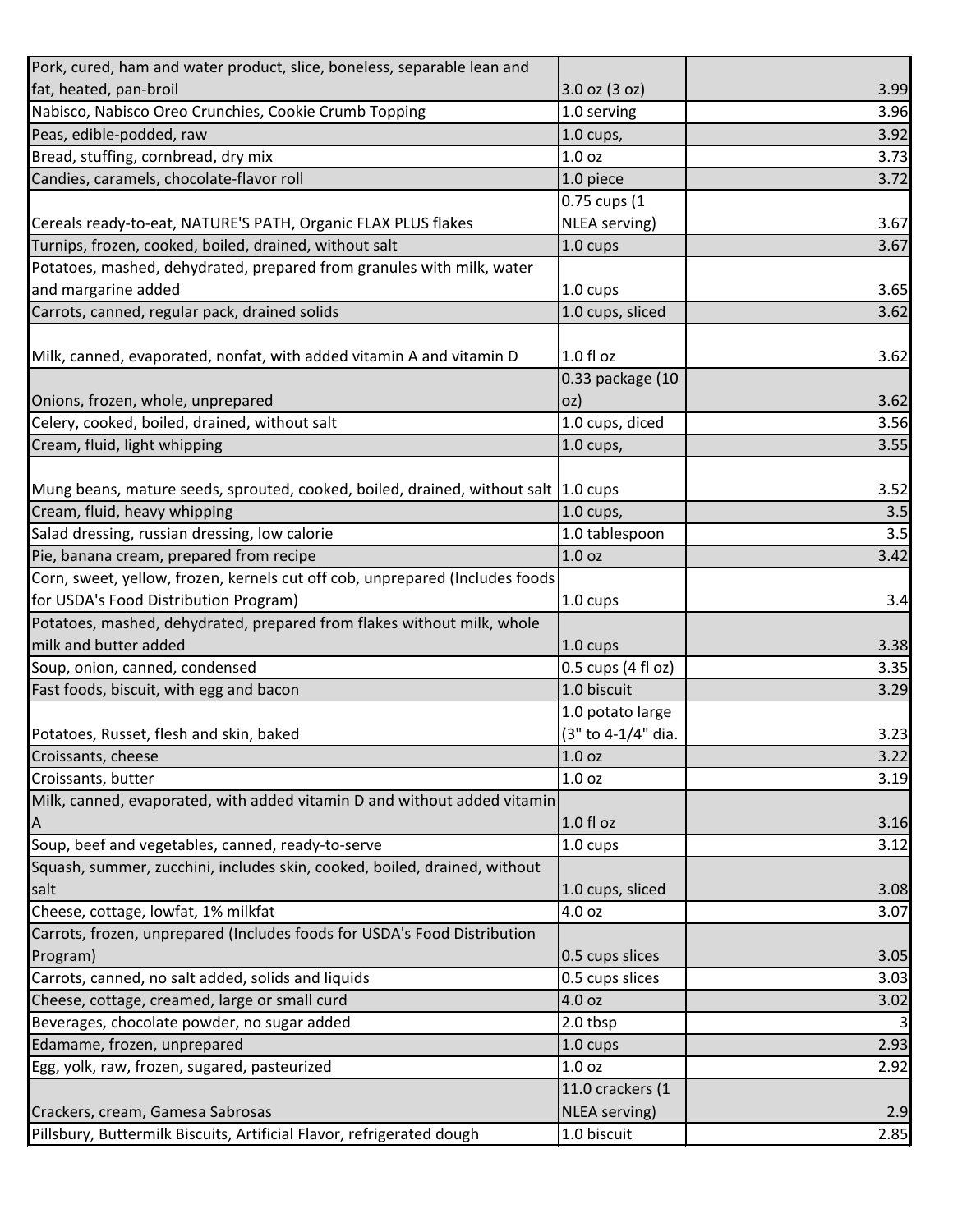|                                                                                                       | 0.33 package (10               |                                                      |
|-------------------------------------------------------------------------------------------------------|--------------------------------|------------------------------------------------------|
| Okra, frozen, unprepared                                                                              | oz)                            | 2.82                                                 |
| Pie, blueberry, commercially prepared                                                                 | 1.0 <sub>oz</sub>              | 2.8                                                  |
| Lima beans, immature seeds, cooked, boiled, drained, without salt                                     | $1.0 \text{ cups}$             | 2.77                                                 |
| Mushrooms, portabella, grilled                                                                        | 1.0 cups sliced                | 2.73                                                 |
| Broccoli, frozen, chopped, cooked, boiled, drained, without salt                                      | 1.0 cups                       | 2.7                                                  |
| Cheese, cottage, creamed, with fruit                                                                  | 4.0 oz                         | 2.69                                                 |
| Fast foods, english muffin, with egg, cheese, and canadian bacon                                      | 1.0 sandwich                   | 2.68                                                 |
|                                                                                                       | 1.0 cups (not                  |                                                      |
| Cheese, cottage, nonfat, uncreamed, dry, large or small curd                                          | packed)                        | 2.68                                                 |
| Okra, frozen, cooked, boiled, drained, without salt                                                   | 0.5 cups slices                | 2.64                                                 |
| Pokeberry shoots, (poke), cooked, boiled, drained, without salt                                       | 1.0 cups                       | 2.64                                                 |
| Pillsbury, Crusty French Loaf, refrigerated dough                                                     | 1.0 serving                    | 2.63                                                 |
|                                                                                                       |                                |                                                      |
| Leeks, (bulb and lower leaf-portion), cooked, boiled, drained, without salt                           | 1.0 leek                       | 2.62                                                 |
| Salad dressing, thousand island dressing, reduced fat                                                 | 1.0 tablespoon                 | 2.6                                                  |
| Soup, beef noodle, canned, condensed                                                                  | $0.5 \text{ cups}$             | 2.58                                                 |
| Asparagus, canned, drained solids                                                                     | 1.0 cups                       | 2.57                                                 |
| Beans, snap, green, frozen, cooked, boiled, drained without salt                                      | 1.0 cups                       | 2.54                                                 |
| Cheese, mozzarella, low moisture, part-skim                                                           | 1.0 cups, diced                | 2.51                                                 |
| Bread, oatmeal, toasted                                                                               | 1.0 <sub>oz</sub>              | 2.51                                                 |
| Pasta, whole-wheat, dry (Includes foods for USDA's Food Distribution                                  | 1.0 cups                       |                                                      |
| Program)                                                                                              | spaghetti                      | 2.49                                                 |
| Lima beans, immature seeds, frozen, baby, cooked, boiled, drained,                                    |                                |                                                      |
| without salt                                                                                          | 1.0 cups                       | 2.47                                                 |
| Soup, chicken gumbo, canned, condensed                                                                | $0.5$ cups $(4 \text{ fl oz})$ | 2.43                                                 |
|                                                                                                       | 1.0 cups                       | 2.43                                                 |
|                                                                                                       |                                |                                                      |
| Pasta, dry, enriched                                                                                  |                                |                                                      |
| Pasta, dry, unenriched                                                                                | 1.0 cups                       | 2.43                                                 |
| Sorghum flour, whole-grain                                                                            | 1.0 cups                       | 2.35                                                 |
| Bread, stuffing, dry mix                                                                              | 1.0 <sub>oz</sub>              |                                                      |
| Infant Formula, GERBER GOOD START 2, GENTLE PLUS, ready-to-feed                                       | 1.0 f1 oz                      |                                                      |
|                                                                                                       |                                |                                                      |
| Infant formula, GERBER, GOOD START 2, PROTECT PLUS, ready-to-feed                                     | $1.0 f$ l oz                   |                                                      |
| Lima beans, immature seeds, frozen, fordhook, unprepared                                              | 1.0 cups                       | 2.22                                                 |
| Cress, garden, raw                                                                                    | 1.0 cups                       | 2.2                                                  |
| Bagels, plain, enriched, with calcium propionate (includes onion, poppy,                              | 1.0 mini bagel (2-             |                                                      |
| sesame), toasted                                                                                      | $1/2$ " dia)                   |                                                      |
| Infant formula, ABBOTT NUTRITION, SIMILAC, For Spit Up, ready-to-feed,                                |                                |                                                      |
| with ARA and DHA                                                                                      | $1.0 f$ l oz                   |                                                      |
| Bread, oat bran                                                                                       | 1.0 <sub>oz</sub>              |                                                      |
| Infant formula, GERBER, GOOD START 2 Soy, with iron, ready-to-feed                                    | 1.0 fl oz                      | 2.17                                                 |
| Egg substitute, powder                                                                                | 0.35 oz                        | 2.16                                                 |
| Radishes, raw                                                                                         | 1.0 cups slices                | 2.16                                                 |
| Soup, chicken, canned, chunky, ready-to-serve                                                         | 1.0 cups                       | 2.13                                                 |
|                                                                                                       | 1.0 cups                       | 2.11                                                 |
| Broccoli, frozen, chopped, unprepared<br>Nuts, coconut meat, dried (desiccated), not sweetened        | 1.0 <sub>oz</sub>              | 2.08                                                 |
| POPEYES, biscuit                                                                                      | 1.0 biscuit                    | 2.08                                                 |
| Pancakes, buckwheat, dry mix, incomplete                                                              | 1.0 <sub>oz</sub>              | 2.04                                                 |
| Infant formula, ABBOTT NUTRITION, SIMILAC, Expert Care, Diarrhea, ready-<br>to- feed with ARA and DHA | 1.0 fl oz                      | 2.34<br>2.31<br>2.23<br>2.19<br>2.19<br>2.18<br>2.02 |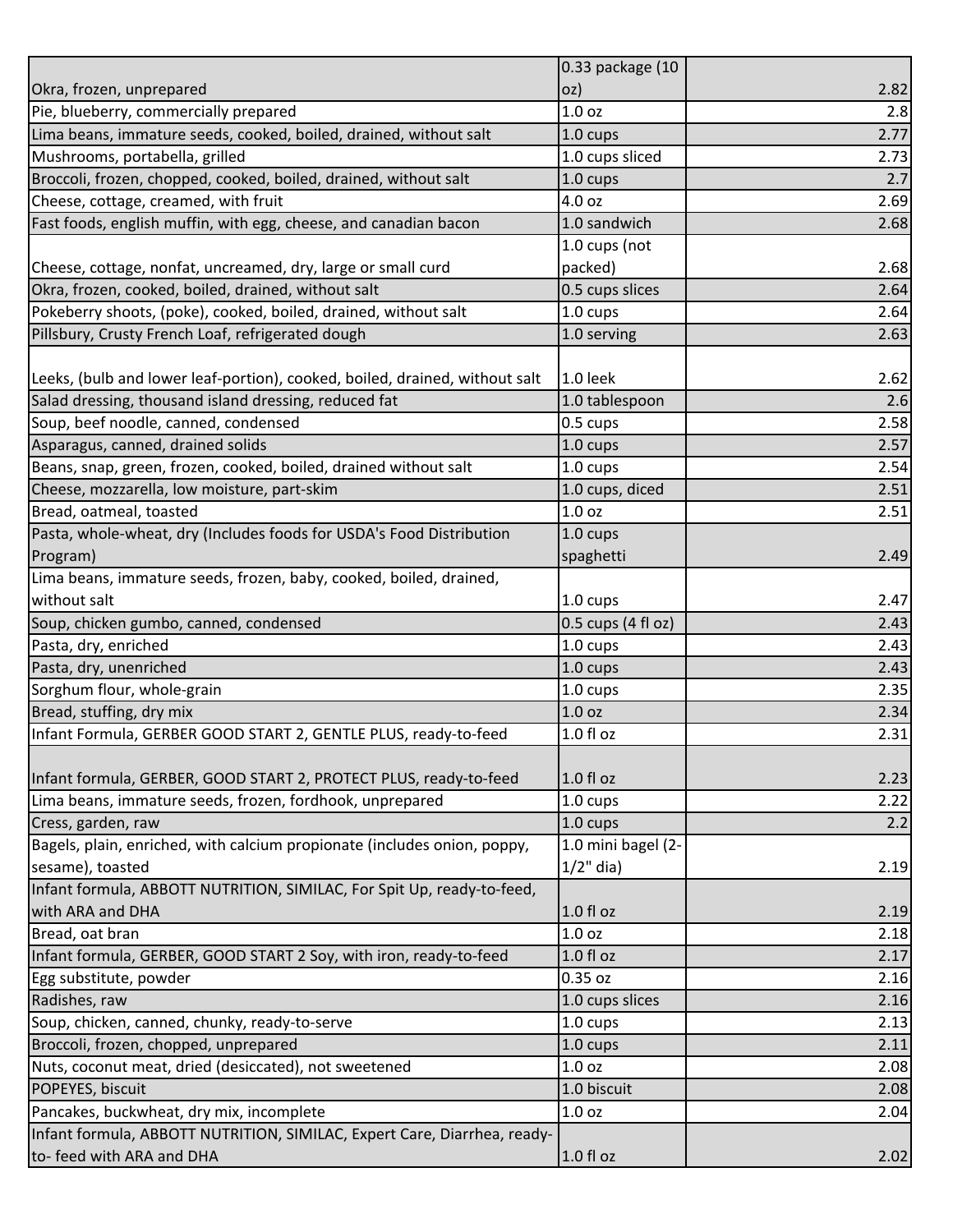| Potatoes, mashed, dehydrated, flakes without milk, dry form                  | 1.0 cups             | 2.02 |
|------------------------------------------------------------------------------|----------------------|------|
|                                                                              |                      |      |
| Pancakes, plain, frozen, ready-to-heat, microwave (includes buttermilk)      | 1.0 <sub>oz</sub>    |      |
| Danish pastry, cheese                                                        | 1.0 <sub>oz</sub>    | 1.97 |
| Cauliflower, green, raw                                                      | 1.0 cups             | 1.94 |
| Brussels sprouts, raw                                                        | 1.0 cups             | 1.94 |
| Turkey, white, rotisserie, deli cut                                          | $1.0$ oz (1 serving) | 1.92 |
| Onions, dehydrated flakes                                                    | 1.0 tbsp             | 1.87 |
| Martha White Foods, Martha White's Buttermilk Biscuit Mix, dry               | 1.0 serving          | 1.83 |
| Sausage, turkey, hot, smoked                                                 | 2.0 oz               | 1.79 |
| Bread, white, commercially prepared, toasted                                 | 1.0 <sub>oz</sub>    | 1.76 |
| Cheese, pasteurized process, swiss                                           | 1.0 cups, diced      | 1.72 |
| Bread, wheat                                                                 | 1.0 slice            | 1.66 |
| Sausage, chicken, beef, pork, skinless, smoked                               | 1.0 link             | 1.6  |
|                                                                              |                      |      |
| Garlic bread, frozen                                                         | 1.0 slice presliced  | 1.59 |
| Snacks, potato chips, barbecue-flavor                                        | 1.0 <sub>oz</sub>    | 1.55 |
| Turnip greens and turnips, frozen, cooked, boiled, drained, with salt        | 1.0 cups             | 1.55 |
|                                                                              | 1.0 cups spiral      |      |
| Macaroni, vegetable, enriched, cooked                                        | shaped               | 1.54 |
| Fast Foods, biscuit, with egg and sausage                                    | 1.0 item             | 1.54 |
| Pork, cured, ham with natural juices, spiral slice, boneless, separable lean |                      |      |
| and fat, heated, roasted                                                     | 1.0 slice            | 1.54 |
| Beverages, carbonated, reduced sugar, cola, contains caffeine and            |                      |      |
| sweeteners                                                                   | $1.0f$ l oz          | 1.53 |
| Seeds, pumpkin and squash seed kernels, roasted, with salt added             | 1.0 cups             | 1.52 |
| Crackers, standard snack-type, sandwich, with peanut butter filling          | $0.5$ oz             | 1.49 |
| Cheese, muenster                                                             | 1.0 cups, diced      | 1.48 |
| Salad dressing, mayonnaise type, regular, with salt                          | 1.0 tbsp             | 1.47 |
|                                                                              | $1.0$ cups,          |      |
| Cabbage, chinese (pak-choi), cooked, boiled, drained, with salt              | shredded             | 1.41 |
|                                                                              | $1.0$ cups,          |      |
| Cabbage, chinese (pak-choi), cooked, boiled, drained, without salt           | shredded             | 1.41 |
| Soup, chicken noodle, dry, mix                                               | 1.0 packet           | 1.41 |
| Bread, white wheat                                                           | 1.0 slice            | 1.4  |
| Bread, whole-wheat, commercially prepared                                    | 1.0 slice            | 1.39 |
| Snacks, corn-based, extruded, onion-flavor                                   | 1.0 <sub>oz</sub>    | 1.37 |
| Garlic, raw                                                                  | 1.0 cups             | 1.36 |
| Bread, reduced-calorie, white                                                | 1.0 <sub>oz</sub>    | 1.35 |
| Crackers, standard snack-type, regular                                       | 5.0 crackers         | 1.31 |
| Tortillas, ready-to-bake or -fry, flour, shelf stable                        | 1.0 tortilla         | 1.3  |
| Infant formula, MEAD JOHNSON, ENFAMIL, Premature, with iron, 24              |                      |      |
| calories, ready-to-feed                                                      | $1.0 f$ l oz         | 1.28 |
| Salad dressing, sesame seed dressing, regular                                | 1.0 tablespoon       | 1.25 |
| Cream, fluid, half and half                                                  | $1.0 f$ l oz         | 1.25 |
| Turnip greens, frozen, cooked, boiled, drained, without salt                 | 1.0 cups             | 1.23 |
| Barley flour or meal                                                         | 1.0 cups             | 1.18 |
| Nuts, mixed nuts, oil roasted, with peanuts, lightly salted                  | 1.0 oz               | 1.18 |
| Asparagus, cooked, boiled, drained                                           | 0.5 cups             | 1.17 |
| Noodles, egg, spinach, enriched, cooked                                      | 1.0 cups             | 1.14 |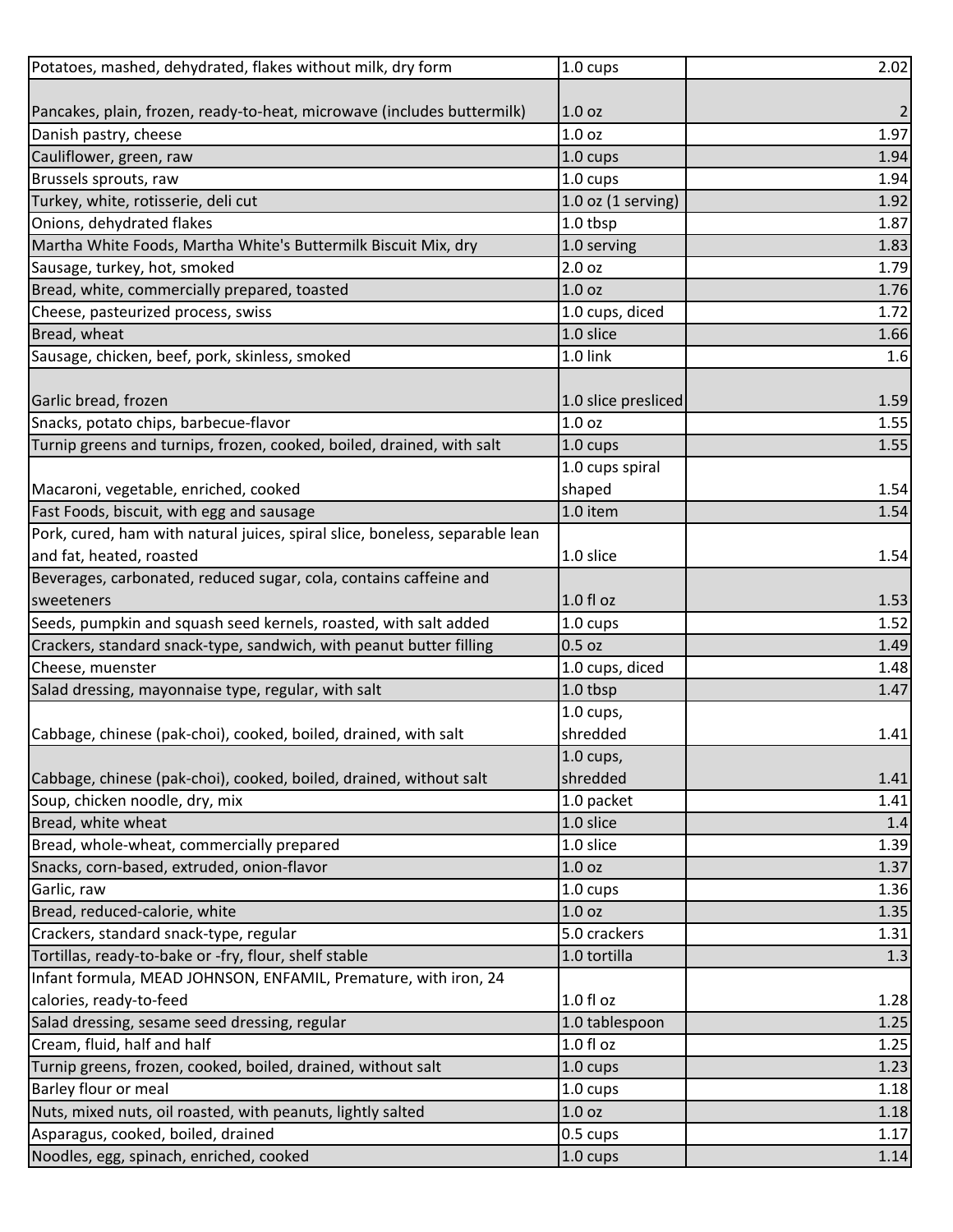| Cream, fluid, light (coffee cream or table cream)                          | 1.0 fl oz           | 1.1                                  |
|----------------------------------------------------------------------------|---------------------|--------------------------------------|
| Bread, rye                                                                 | 1.0 <sub>oz</sub>   | 1.09                                 |
| Salad dressing, KRAFT Mayo Fat Free Mayonnaise Dressing                    | 1.0 tbsp            | 1.09                                 |
|                                                                            | $1.0$ cups,         |                                      |
| Cabbage, chinese (pe-tsai), raw                                            | shredded            | 1.07                                 |
| MORI-NU, Tofu, silken, firm                                                | 1.0 slice           | 1.07                                 |
| Bread, reduced-calorie, wheat                                              | 1.0 <sub>oz</sub>   | 1.05                                 |
| Snacks, potato chips, fat free, salted                                     | 1.0 <sub>oz</sub>   | 1.05                                 |
| Mollusks, oyster, eastern, wild, cooked, moist heat                        | 3.0 oz              | 1.05                                 |
| Rice flour, brown                                                          | 1.0 cups            | 1.04                                 |
|                                                                            | 1.0 serving 2.33    |                                      |
| Bratwurst, pork, beef and turkey, lite, smoked                             | <b>OZ</b>           | 1.04                                 |
| Bread, french or vienna, toasted (includes sourdough)                      | 1.0 <sub>oz</sub>   | 1.02                                 |
|                                                                            | 1.0 oz crunchy      |                                      |
| Snacks, corn-based, extruded, puffs or twists, cheese-flavor               | (about 21 pieces)   | 1.01                                 |
| Nuts, almond butter, plain, with salt added                                | 1.0 tbsp            | $\mathbf{1}$                         |
| Beverages, V8 SPLASH Juice Drinks, Diet Tropical Blend                     | 1.0 serving 8 oz    | $\mathbf{1}$                         |
| Cheese, American, nonfat or fat free                                       | 1.0 serving         | $\mathbf{1}$                         |
| Bread, cheese                                                              | 1.0 slice           | $\mathbf 1$                          |
| Beverages, Whey protein powder isolate                                     | 3.0 scoop           | $\mathbf{1}$                         |
| Focaccia, Italian flatbread, plain                                         | 1.0 piece           | $\mathbf 1$                          |
| CAMPBELL'S CHUNKY, Classic Chicken Noodle Soup                             | 1.0 cups            | $1\vert$                             |
| Biscuits, plain or buttermilk, frozen, baked                               | 1.0 <sub>oz</sub>   | 0.99                                 |
|                                                                            | 0.5 cups (1 NLEA    |                                      |
| Cereals, QUAKER, QUAKER MultiGrain Oatmeal, dry                            | serving)            | 0.98                                 |
|                                                                            |                     |                                      |
| Liverwurst spread                                                          | $0.25 \text{ cups}$ | 0.91                                 |
| Cheese, neufchatel                                                         | 1.0 <sub>oz</sub>   | 0.9                                  |
| Salad dressing, mayonnaise, imitation, soybean                             | 1.0 tbsp            | 0.9                                  |
| Jute, potherb, cooked, boiled, drained, without salt                       | 1.0 cups            | 0.87                                 |
| Snacks, tortilla chips, ranch-flavor                                       | 1.0 <sub>oz</sub>   |                                      |
| Snacks, oriental mix, rice-based                                           | 1.0 oz              |                                      |
| Frozen novelties, ice type, sugar free, orange, cherry, and grape POPSICLE | 1.0 serving 1.75    |                                      |
| pops                                                                       | fl oz pop           |                                      |
| Oat flour, partially debranned                                             | 1.0 cups            |                                      |
| Mollusks, oyster, eastern, wild, cooked, dry heat                          | 3.0 oz              | 0.82                                 |
| Potatoes, baked, skin, without salt                                        | 1.0 skin            | 0.86<br>0.85<br>0.84<br>0.83<br>0.81 |
| Snacks, tortilla chips, low fat, made with olestra, nacho cheese           | 1.0 <sub>oz</sub>   | 0.8                                  |
| Cornmeal, whole-grain, white                                               | 1.0 cups            | 0.78                                 |
|                                                                            | 1.0 pita, large (6- |                                      |
| Bread, pita, white, enriched                                               | $1/2$ " dia)        |                                      |
| Spinach, canned, regular pack, solids and liquids                          | 1.0 cups            | 0.77                                 |
| Turnip greens, cooked, boiled, drained, without salt                       | $1.0$ cups,         |                                      |
| Cheese, provolone                                                          | 1.0 cups, diced     |                                      |
| Noodles, egg, dry, unenriched                                              | 1.0 cups            | 0.71                                 |
| Soup, chicken broth or bouillon, dry                                       | 1.0 cube            |                                      |
| Potatoes, boiled, cooked without skin, flesh, without salt                 | $0.5 \text{ cups}$  | 0.78<br>0.76<br>0.74<br>0.69<br>0.69 |
| Potatoes, boiled, cooked without skin, flesh, with salt                    | 0.5 cups            | 0.69                                 |
| Bologna, meat and poultry                                                  | 1.0 slice           | 0.65                                 |
| Crackers, cheese, regular                                                  | $0.5$ oz            | 0.64                                 |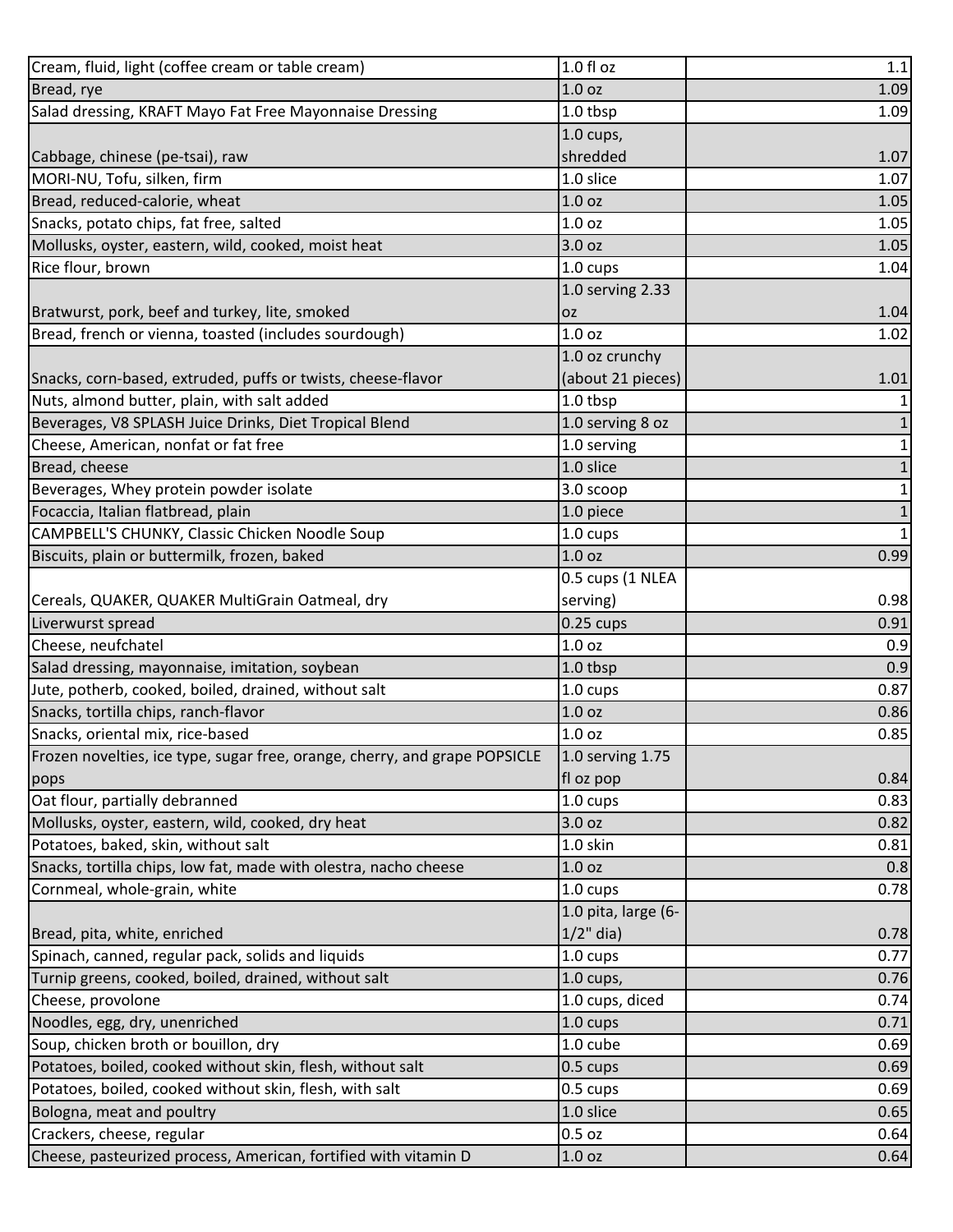| Noodles, egg, unenriched, cooked, without added salt                        | 1.0 cups           | 0.64 |
|-----------------------------------------------------------------------------|--------------------|------|
|                                                                             |                    |      |
| Cheese, cheddar (Includes foods for USDA's Food Distribution Program)       | 1.0 cups, diced    | 0.63 |
| Mushrooms, Chanterelle, raw                                                 | 1.0 cups           | 0.63 |
| Croutons, seasoned                                                          | $0.5$ oz           | 0.63 |
| Gravy, brown instant, dry                                                   | 1.0 serving        | 0.62 |
| Turnip greens, frozen, cooked, boiled, drained, with salt                   | 0.5 cups           | 0.61 |
| Potatoes, flesh and skin, raw                                               | 0.5 cups, diced    | 0.61 |
| Beans, black turtle, mature seeds, cooked, boiled, without salt             | 1.0 cups           | 0.59 |
| Potatoes, roasted, salt added in processing, frozen, unprepared             | 3.0 oz             | 0.59 |
| Soup, cream of shrimp, canned, prepared with equal volume water             | 1.0 cups           | 0.59 |
| Asparagus, frozen, cooked, boiled, drained, without salt                    | 1.0 cups           | 0.58 |
| Kale, frozen, unprepared                                                    | 1.0 cups           | 0.57 |
| Sour dressing, non-butterfat, cultured, filled cream-type                   | 1.0 tbsp           | 0.56 |
| Beans, black turtle, mature seeds, canned                                   | 1.0 cups           | 0.55 |
| Cheese, cream                                                               | 1.0 tbsp           | 0.55 |
| Vanilla extract                                                             | 1.0 <sub>tsp</sub> | 0.53 |
| Soup, cream of mushroom, canned, condensed                                  | 0.5 cups           | 0.5  |
| Gravy, beef, canned, ready-to-serve                                         | 1.0 cups           | 0.49 |
| Soybeans, mature seeds, sprouted, cooked, steamed                           | 1.0 cups           | 0.49 |
| Soup, cream of chicken, canned, condensed, reduced sodium                   | 0.5 cups           | 0.48 |
| Crackers, standard snack-type, sandwich, with cheese filling                | $0.5$ oz           | 0.45 |
|                                                                             | 2.0 biscuits (1    |      |
| Cereals ready-to-eat, POST, Shredded Wheat, original big biscuit            | NLEA serving)      | 0.44 |
|                                                                             | 1.0 cups (1 NLEA   |      |
| Cereals ready-to-eat, POST, Shredded Wheat, original spoon-size             | serving)           | 0.44 |
| Onions, frozen, chopped, cooked, boiled, drained, without salt              | 1.0 tbsp chopped   | 0.43 |
| Wheat flour, white, bread, enriched                                         | 1.0 cups           | 0.42 |
|                                                                             | 1.0 mini bagel (2- |      |
| Bagels, oat bran                                                            | $1/2$ " dia)       | 0.42 |
| Cereals, QUAKER, Instant Oatmeal Organic, Regular                           | 1.0 packet         | 0.41 |
| Cream, sour, cultured                                                       | 1.0 tbsp           | 0.41 |
| Bread, protein (includes gluten)                                            | 1.0 <sub>oz</sub>  | 0.41 |
| Cheese, ricotta, part skim milk                                             | $0.5 \text{ cups}$ | 0.38 |
| Bologna, pork, turkey and beef                                              | 1.0 <sub>oz</sub>  | 0.38 |
| Wheat flour, white, all-purpose, unenriched                                 | 1.0 cups           | 0.34 |
| Salami, Italian, pork                                                       | 1.0 oz             | 0.34 |
| Cheese, ricotta, whole milk                                                 | 0.5 cups           | 0.33 |
| Cereals, corn grits, white, regular and quick, enriched, cooked with water, |                    |      |
| with salt                                                                   | 1.0 cups           | 0.31 |
| Cereals, corn grits, white, regular and quick, enriched, cooked with water, |                    |      |
| without salt                                                                | $1.0 \text{ cups}$ | 0.31 |
| Soup, chicken with rice, canned, condensed                                  | 0.5 cups           | 0.29 |
| Alcoholic beverage, wine, table, white                                      | 1.0 f1 oz          | 0.28 |
| Alcoholic beverage, wine, table, white, Chardonnay                          | 1.0 fl oz          | 0.28 |
| Nabisco, Nabisco Ritz Crackers                                              | 1.0 cracker        | 0.27 |
| Sauce, cheese, ready-to-serve                                               | $0.25$ cups        | 0.26 |
| Chicken, broiler, rotisserie, BBQ, back meat only                           | 3.0 oz             | 0.26 |
| Egg, white, raw, fresh                                                      | 1.0 large          | 0.23 |
| Muffins, English, mixed-grain (includes granola)                            | 1.0 oz             | 0.23 |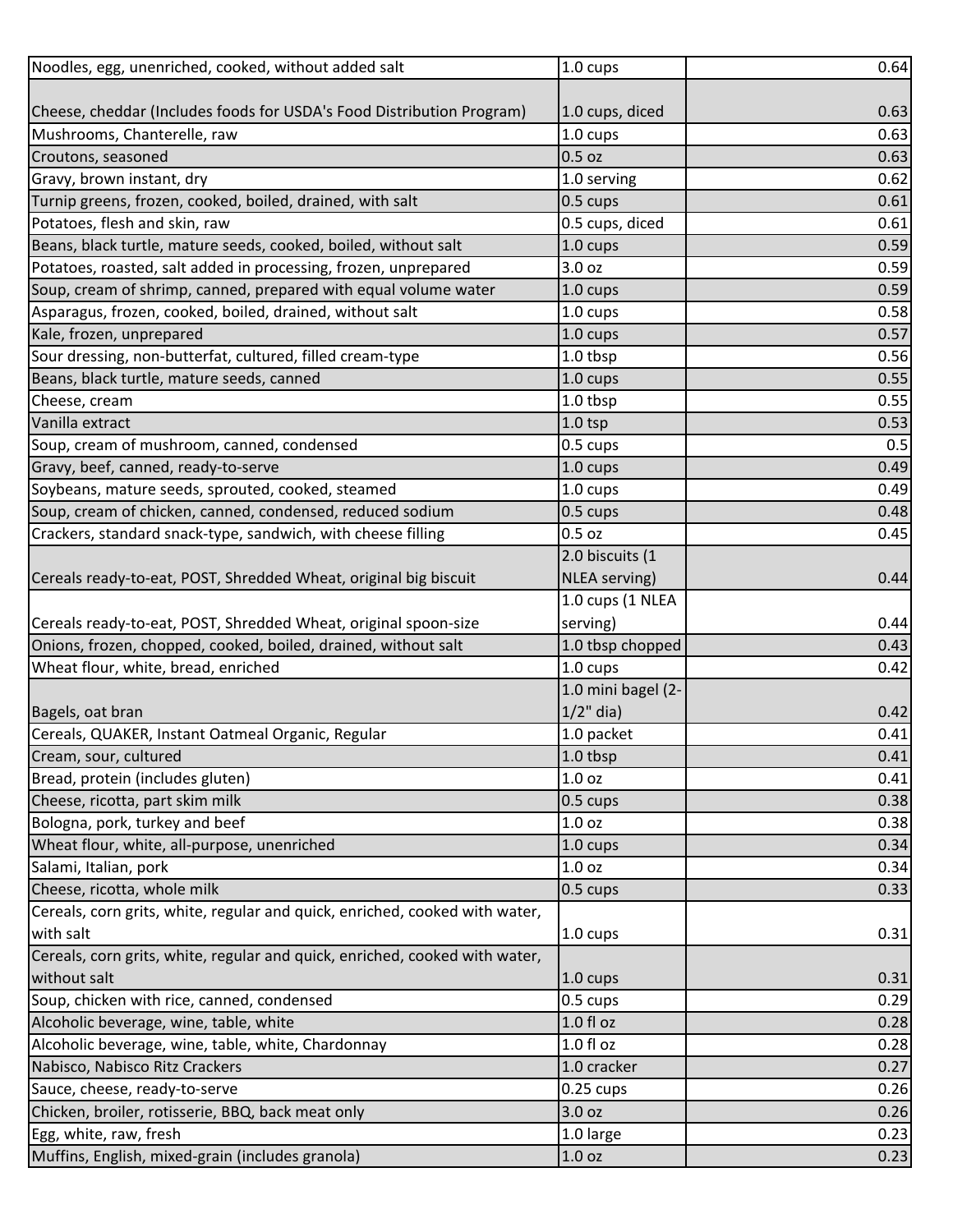| Bacon and beef sticks                                                        | 1.0 oz               | 0.22 |
|------------------------------------------------------------------------------|----------------------|------|
| Rice, white, long-grain, regular, raw, unenriched                            | 1.0 cups             | 0.22 |
| Mountain yam, hawaii, raw                                                    | 0.5 cups, cubes      | 0.21 |
| Cereals, corn grits, yellow, regular and quick, enriched, cooked with water, |                      |      |
| without salt                                                                 | $1.0 \text{ cups}$   | 0.21 |
| Kale, raw                                                                    | 1.0 cups             | 0.21 |
|                                                                              | 1.0 cups (1 NLEA     |      |
| Cereals ready-to-eat, QUAKER, QUAKER Puffed Wheat                            | serving)             | 0.21 |
| Beet greens, raw                                                             | 1.0 cups             | 0.19 |
| Egg, whole, cooked, poached                                                  | 1.0 large            | 0.18 |
| Egg, whole, raw, fresh                                                       | 1.0 large            | 0.18 |
| Egg, whole, cooked, fried                                                    | 1.0 large            | 0.18 |
|                                                                              |                      |      |
| Cereals, CREAM OF WHEAT, instant, prepared with water, without salt          | 1.0 cups             | 0.17 |
| Snacks, potato chips, made from dried potatoes, fat-free, made with          |                      |      |
| olestra                                                                      | 1.0 <sub>oz</sub>    | 0.17 |
| Broccoli raab, raw                                                           | 1.0 cups chopped     | 0.15 |
| Cheese, blue                                                                 | 1.0 <sub>oz</sub>    | 0.14 |
| Spices, mustard seed, ground                                                 | $1.0$ tsp            | 0.14 |
|                                                                              | 0.25 cups (1         |      |
| Cereals, CREAM OF RICE, dry                                                  | <b>NLEA</b> serving) | 0.14 |
| Cheese, camembert                                                            | 1.0 oz               | 0.13 |
| Spinach, raw                                                                 | $1.0 \text{ cups}$   | 0.13 |
| Pork sausage, link/patty, fully cooked, unheated                             | 1.0 link             | 0.12 |
| Cereals, CREAM OF RICE, cooked with water, with salt                         | 1.0 cups             | 0.1  |
| Spices, turmeric, ground                                                     | $1.0$ tsp            | 0.1  |
| Cracker, meal                                                                | 1.0 <sub>oz</sub>    | 0.09 |
|                                                                              | 12.0 oz serving      |      |
| Sausage, pork and beef, with cheddar cheese, smoked                          | 2.7 oz               | 0.08 |
| Rice, white, long-grain, regular, cooked, unenriched, with salt              | 1.0 cups             | 0.08 |
| Salad dressing, mayonnaise, regular                                          | 1.0 tbsp             | 0.08 |
| Parmesan cheese topping, fat free                                            | 1.0 tablespoon       | 0.07 |
| Cheese, parmesan, grated                                                     | 1.0 cups             | 0.07 |
| Salad dressing, mayonnaise, soybean and safflower oil, with salt             | 1.0 tablespoon       | 0.07 |
| Spices, nutmeg, ground                                                       | $1.0$ tsp            | 0.07 |
| Endive, raw                                                                  | 0.5 cups,            | 0.06 |
| Snacks, potato sticks                                                        | 1.0 oz               | 0.06 |
| Spices, ginger, ground                                                       | $1.0$ tsp            | 0.06 |
| Turkey, drumstick, from whole bird, meat only, raw                           | 4.0 oz               | 0.06 |
| Spices, cinnamon, ground                                                     | $1.0$ tsp            | 0.06 |
| Spices, curry powder                                                         | 1.0 <sub>tp</sub>    | 0.06 |
| Rice noodles, cooked                                                         | 1.0 cups             | 0.05 |
| Pork, cured, ham, rump, bone-in, separable lean and fat, unheated            | 3.0 oz               | 0.05 |
| Pork, cured, ham, shank, bone-in, separable lean and fat, unheated           | 3.0 oz               | 0.05 |
| Egg, whole, cooked, omelet                                                   | 1.0 tbsp             | 0.05 |
| Cereals, CREAM OF WHEAT, instant, dry                                        | 1.0 tbsp             | 0.05 |
|                                                                              | 1.0 serving 2        |      |
| Chicken breast, oven-roasted, fat-free, sliced                               | slices               | 0.04 |
| Arugula, raw                                                                 | 1.0 leaf             | 0.04 |
| Beverages, tea, instant, unsweetened, powder                                 | 1.0 serving 1 tsp    | 0.04 |